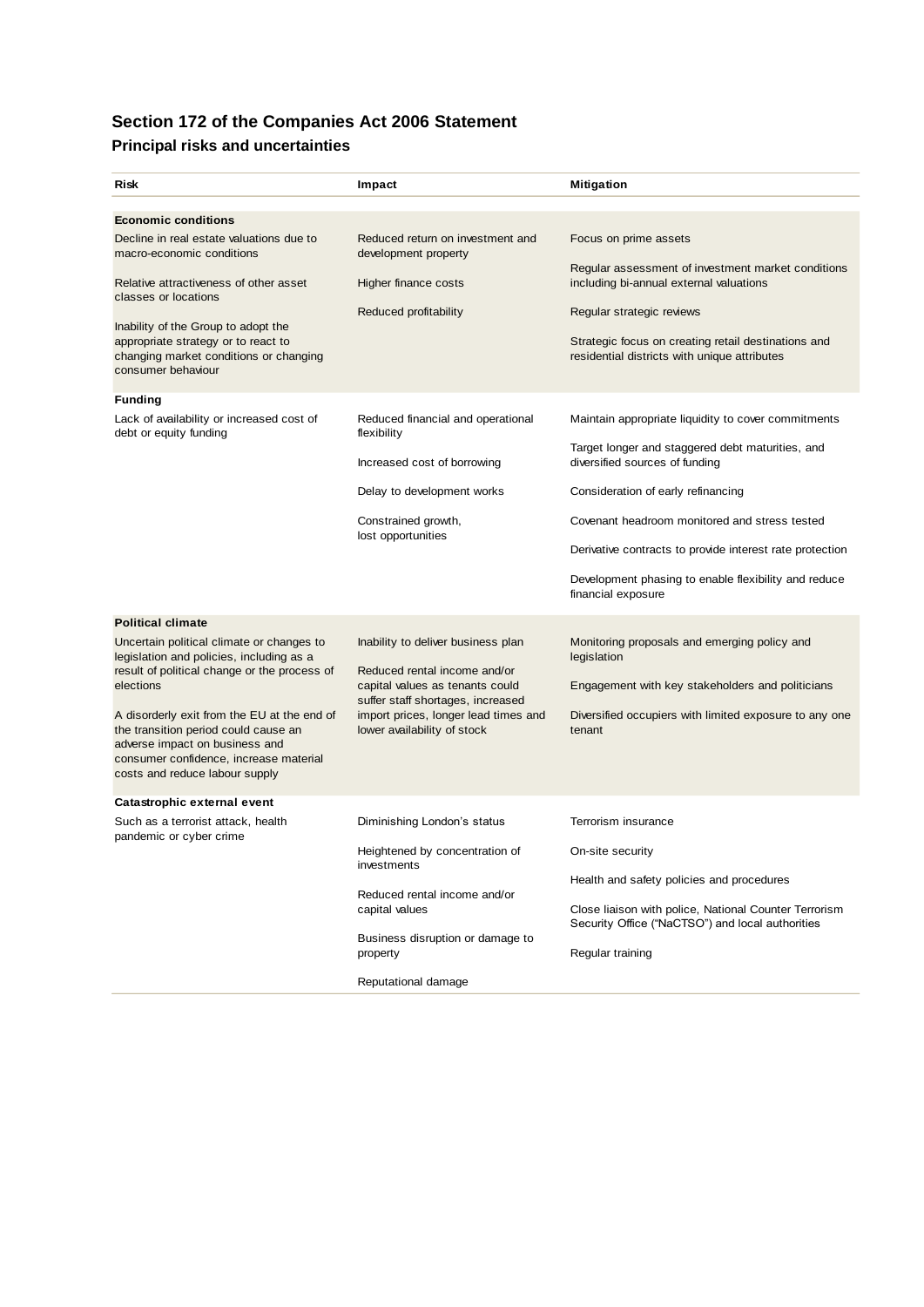| Risk                                                                                                                                                                                           | Impact                                                                                            | <b>Mitigation</b>                                                                                       |
|------------------------------------------------------------------------------------------------------------------------------------------------------------------------------------------------|---------------------------------------------------------------------------------------------------|---------------------------------------------------------------------------------------------------------|
| People<br>Inability to retain the right people and<br>develop leadership skills within the<br>business                                                                                         | Inability to execute strategy and                                                                 | Succession planning, performance evaluations,                                                           |
|                                                                                                                                                                                                | business plan<br>Constrained growth, lost<br>opportunities                                        | training and development<br>Long-term and competitive incentive rewards                                 |
| Health, safety and the environment<br>Accidents causing loss of life or very<br>serious injury to employees, contractors,<br>occupiers and visitors to the Group's<br>properties               | Prosecution for non-compliance with<br>legislation<br>Litigation or fines                         | Health and safety procedures across the Group                                                           |
|                                                                                                                                                                                                |                                                                                                   | Appointment of reputable contractors                                                                    |
| Activities at the Group's properties<br>causing detrimental impact on the<br>environment                                                                                                       | Reputational damage                                                                               | External consultants undertake annual audits in all<br>locations                                        |
|                                                                                                                                                                                                | Distraction of management                                                                         | Adequate insurance held to cover the risks inherent in<br>construction projects                         |
| Compliance with law, regulations and contracts                                                                                                                                                 |                                                                                                   |                                                                                                         |
| Breach of legislation, regulation or<br>contract                                                                                                                                               | Prosecution for non-compliance with<br>legislation                                                | Appointment of external advisers to monitor changes<br>in law or regulation                             |
| Inability to monitor or anticipate legal or<br>regulatory changes                                                                                                                              | Litigation or fines                                                                               | Members of staff attend external briefings to remain<br>cognisant of legislative and regulatory changes |
|                                                                                                                                                                                                | Reputational damage<br>Distraction of management                                                  |                                                                                                         |
|                                                                                                                                                                                                |                                                                                                   |                                                                                                         |
| Leasing<br>Inability to achieve target rents or to<br>attract target tenants due to market<br>conditions<br>Competition from other locations/formats                                           | Decline in tenant demand for the<br>Group's properties                                            | Quality tenant mix<br>Strategic focus on creating retail destinations with<br>unique attributes         |
|                                                                                                                                                                                                | Reduced income and increased<br>vacancy                                                           |                                                                                                         |
|                                                                                                                                                                                                | Reduced return on investment and<br>development property                                          |                                                                                                         |
| <b>Planning and development</b>                                                                                                                                                                |                                                                                                   |                                                                                                         |
| Unfavourable planning policy, legislation                                                                                                                                                      | Impact on land valuations and                                                                     | Engagement with local and national authorities                                                          |
| or action impacting on the ability to<br>secure planning approvals or consents<br>Decline in returns from development due<br>to market conditions or increased<br>construction costs or delays | realisation<br>Lower development returns due to<br>lower sales proceeds, higher costs<br>or delay | Pre-application and consultation with key stakeholders<br>and landowners                                |
|                                                                                                                                                                                                |                                                                                                   | Engagement with local community bodies                                                                  |
|                                                                                                                                                                                                |                                                                                                   | Focus on prime assets                                                                                   |
|                                                                                                                                                                                                |                                                                                                   | Regular assessment of market conditions and<br>development strategy                                     |
|                                                                                                                                                                                                |                                                                                                   | Business strategy based on long-term returns                                                            |
|                                                                                                                                                                                                |                                                                                                   | Professional teams in place to manage costs and<br>deliver programme                                    |